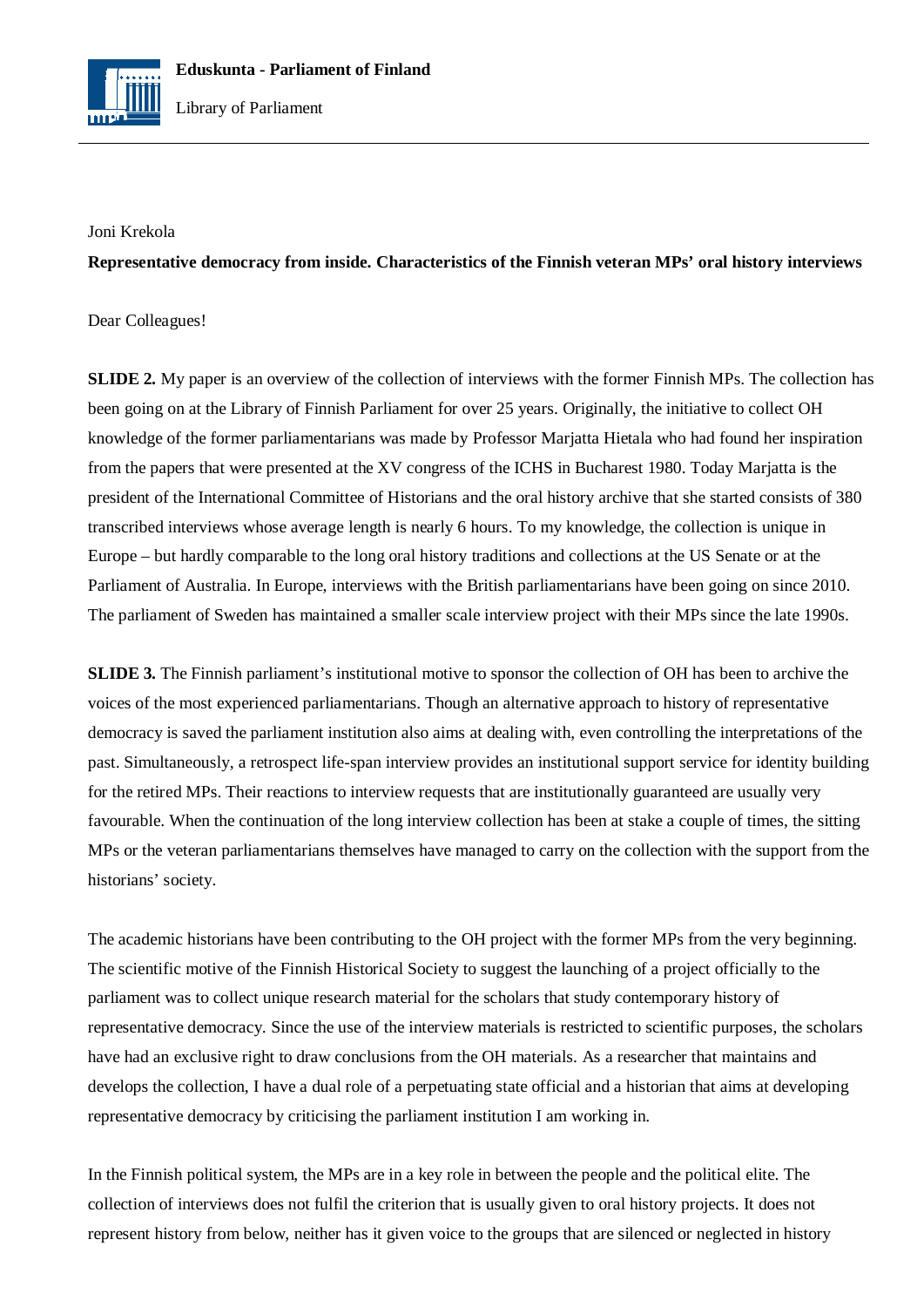writing. However, my paper suggests that rather than labelling the ex-MPs' interviews as elite oral history from above it would be more useful to utilize them for clarifying the concept of political elite. There is no better source for studying everyday life of the MPs, networks of political power or national political culture, for example, than these interviews with the former decision-makers.

The value of our collection depends on how it is used. In relation to the potential of the interview collection, too few scholars have used it as research material and in a too cursory manner, usually as complementary source for biographies and histories of political parties. The most ambitious project has been the Parliament of Finland centennial that includes a couple of long descriptive articles that are based on OH materials. However, the great majority of the other contributing historians did not use the interviews at all. Either the contents of the interviews of the former MPs were not interesting enough as such or OH knowledge is still undervalued as research material by the Finnish historians.

**SLIDE 4.** To sum up, there are several advantages in our interview collection for the scholars. The collection is a massive storage of personal reminiscences by the former MPs that have played key roles in developing Finnish democracy. Their insiders' view cannot be reached with official written parliamentary documents. All the audio tapes and files of the interviews have been transcribed to texts with the tables of contents. The digitalisation of the old tape recordings took place in 2012. The systemically compiled collection of interviews has been a professional project from the very beginning. It has been supervised by specialist of contemporary history and most of the 18 interviewers have been professional historians as well. The established semi-structured interview questionnaire makes comparison between the interview contents possible. The cross-checking with other sources is possible, since the MPs produce lots of written sources during their lives.

Of the limitations and problems we have faced could be mentioned the language barrier. All the interviews are conducted either in Finnish or in Swedish. The amount of the OH material can also be considered a problem: how can a single scholar manage with 60 000 transcribed pages or 2000 hours of interview recordings? One reason for the scholars' limited interest in the interview materials could also be the production of OH sources without accurate research questions. Though the interview questionnaire is made all-inclusive how can we know what are the relevant research questions for the future historians? The questionnaire's emphasis is on life history approach, starting from the family and childhood, school, education and professional career towards activism in political parties. Though the interviews concentrate on the interviewees' years in politics and at the parliament their later career after the retirement is also updated until the present.

**SLIDE 5.** In Finland, the conducting of interviews has since the 1980s been established as a relevant method of gaining inside information that complements the more traditional sources in historical studies. Too often, however, the impact of the OH interviews is marginal and the historical studies cannot be called oral histories that would stress the truth of the interviewee and ask why he or she is remembering in a certain way – instead of seeking oral testimonies of certain historical processes.